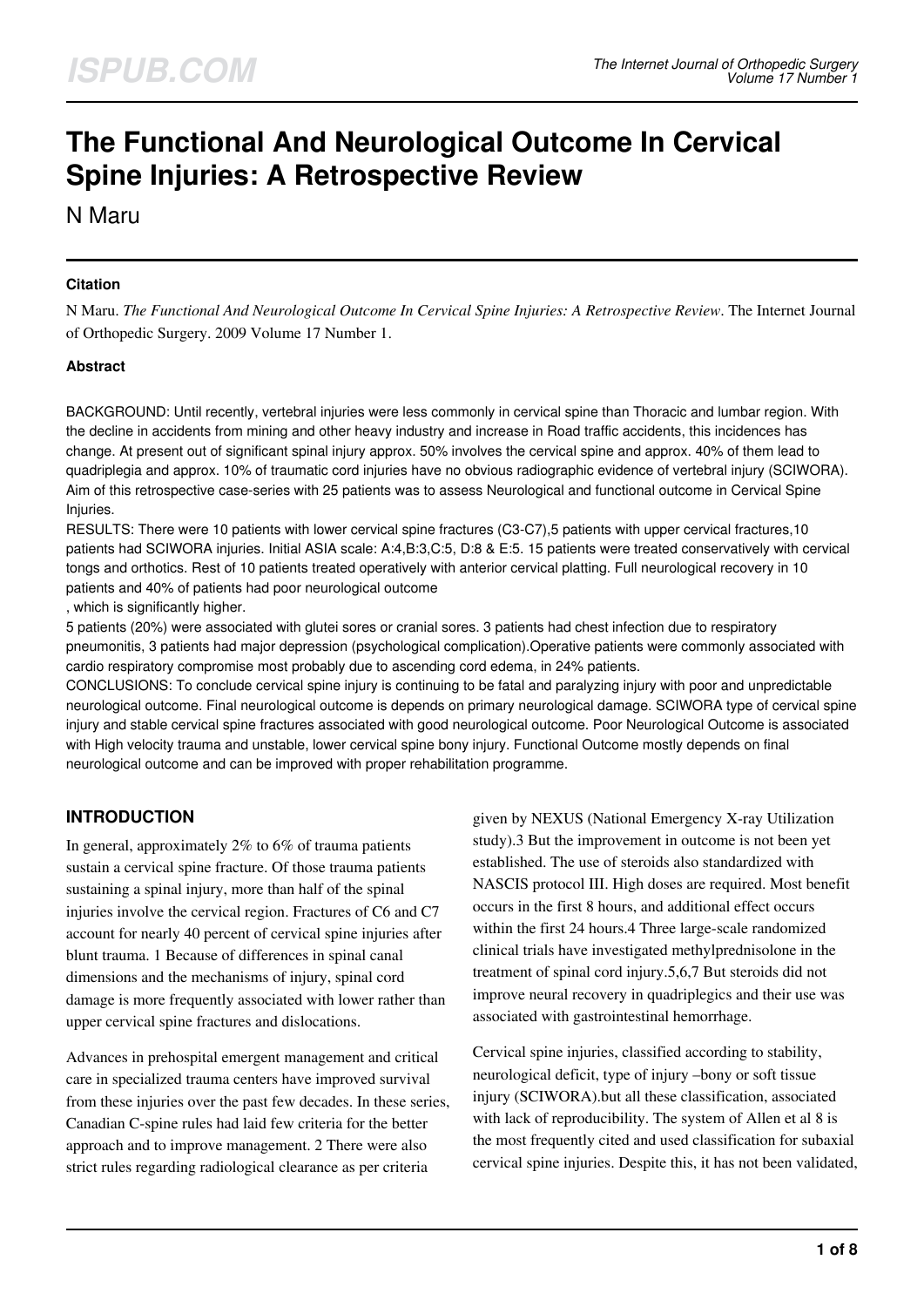retrospectively or prospectively, since its publication in 1982. Intraobserver and interobserver reliability has not been tested and the significance of the injury groups on treatment decision making is not yet clear.

The elements of neurological examination selected as minimum necessary assessment by the ASIA (American spine injury association) were chosen because of their reproducibility.9 It constitute a minimal data set desirable in all patients with spinal injuries for accurate communication, particularly for clinical research study populations.

Final neurological outcome and ultimate functional outcome, remains the main matter of concern, whatever may be the definitive line of management. This retrospective review examines all cervical spine injuries, treated conservative or operatively, for its final neurological and functional outcome. Outcomes of these patients were compared to standard international series.

## **MATERIAL AND METHODS**

The retrospective study was performed from jan 2006 to july 2009 at orthopedics department,. G.G hospital. Jamnagar, Gujrat, India. There were 5 women and 20 men with a mean age of 61.6 years (19 to 86). Three of the patients sustained their injury following a fall, 20 from a road traffic accident, 1 from direct assault and 1 from industrial accident.

All patients admitted in trauma centre with "? Cervical spine injuries" were subjected to C-SPINE rule for emergency management. Prompt resuscitation given if required, stabilization of the injury with sand-bag, later on with haulter traction for temporary stabilization. Then patients were subjected to radiological clearance according criteria given by NEXUS. Radiological evaluation done with the plain Anteroposterior(AP) and Lateral radiographs of the obtained at the time of injury. CT scan was used in few patients, MRI were taken for all patients. Initial neurological status was assessed with ASIA Score (American Spine Injury Association).

Definitive line of treatment was decided by team of orthopedics surgeon. Conservative line of treatment includes skull traction or cervical orthotics, according to indication. Others were surgically treated according to surgical indications including irreducible and unstable fractures with significant neurological deficit.

Cranial traction was applied pre- and intra-operatively; steroids were administrated preoperatively in some patients. Open reduction, decompression, and spinal stabilization were performed via anterior approach based on the location of injury. An anterior (left-side Robinson) approach was performed in anterior and middle column injuries with bony and neurological compromise.

Most patients were anatomically reduced using Anterior cervical plates.The intraoperative variables studied from OT records like, operative time, estimated blood loss, no. of units of blood transfused and other complication related to implants. Anesthesia will be decided by consultant anesthetist. The surgeon were well experienced with the approach, implant, and IITV Anteroposterior(AP) and lateral view were adequacy of reduction and location of screws in vertebral body.

Post operatively all patients were shifted to surgical ICU according to protocol for observation for at least for 48 hrs, all patients were given prophylactic preoperative antibiotics and post operative antibiotics(Third generation cephalosporin),for 72 hrs. The incidence of any postoperative complications and hospital stay were recorded.

All patients had a 12-month minimum clinical follow-up, with a average of 15 months. At the most recent follow-up, neurological outcome was evaluated with ASIA score by the treating surgeon and recorded. Patients were evaluated in clinic or contacted by mail or telephone and asked for ultimate function analysis.

# **RESULTS**

In our study, Cervical spine injuries are more commonly associated with young active peoples (<35 yrs: 15, 35-60 yrs: 4,>60 yrs: 6). Mean age is 33.2, which is significantly higher. Males are more common to cervical spine injuries in our study. RTA (80%) are most common mode of injury, presently Industrial accidents are becoming less common. All patients were followed clinically for a minimum of 2 years and average follow-up at final examination was15 months.

Most of fractures (15 patients: 60%) are stable. Neurological damages are more associated with unstable fractures (10 patients). Most of the injuries are associated with incomplete neurological deficit (16 patients). Lower cervical spines are more vulnerable to injury, associated with 10 patients and 5 patients had upper cervical spine injuries. Rest 10 patients (40%) had SCIWORA (spinal cord injury without obvious radiological abnormality).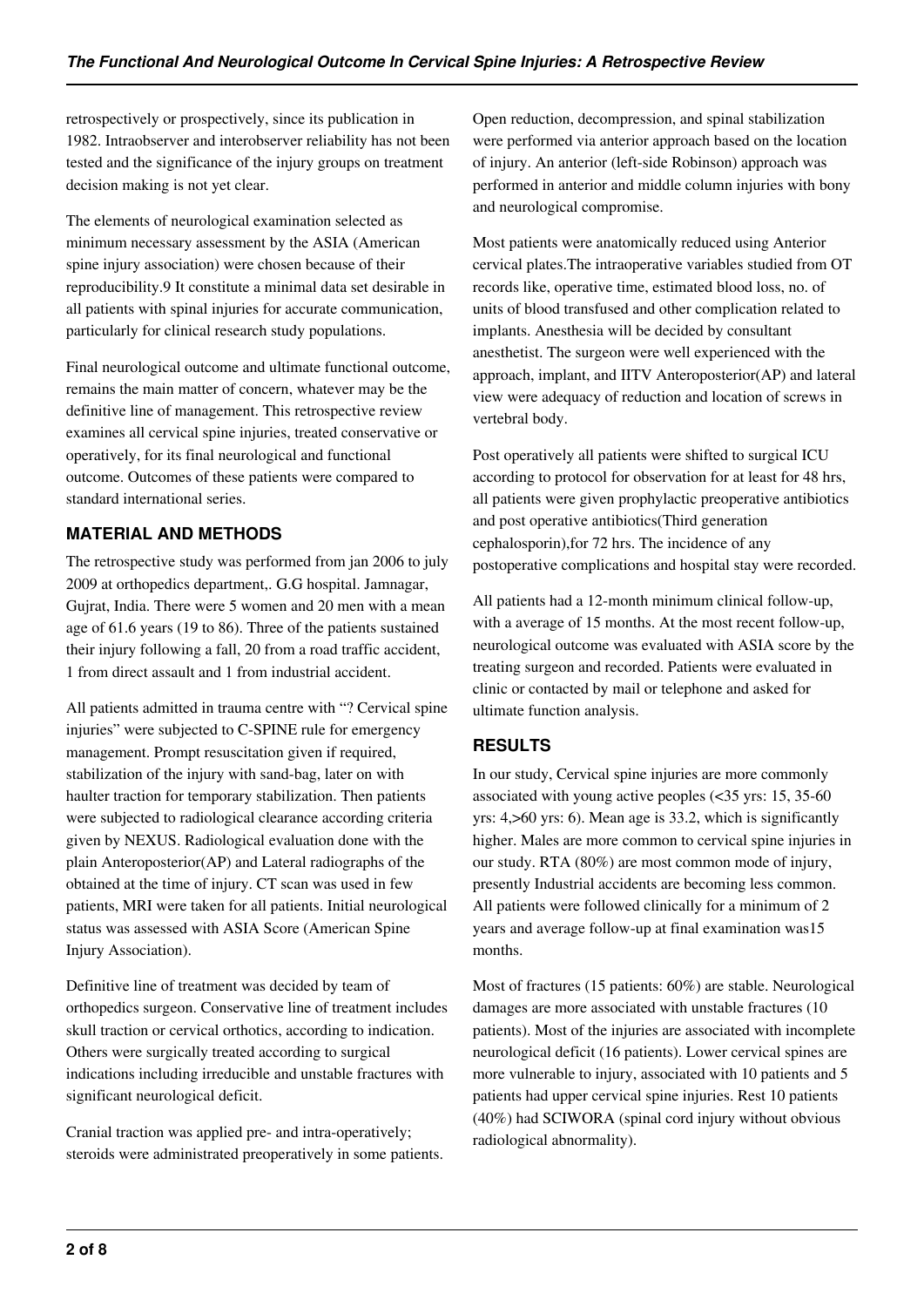#### **Figure 1**

| TABLE: 1. Initial Neurological status |  |  |  |
|---------------------------------------|--|--|--|
|                                       |  |  |  |

|                                            | No. of pts. | %        |  |
|--------------------------------------------|-------------|----------|--|
| Initial neurological<br>status             |             |          |  |
| <b>FND</b>                                 | 7<br>6      | 28<br>24 |  |
| Paraplegia<br>Quadriplegia                 | 7           | 28       |  |
| <b>Normal</b><br><b>Initial ASIA Scale</b> | 5           | 20       |  |
| А                                          | 4           | 16       |  |
| в                                          | 3           | 12       |  |
| C                                          | 5           | 20       |  |
| D                                          | 8           | 32       |  |
| E                                          | 5           | 20       |  |

In our study, we used ASIA Score (American spine injury Association) for assessing initial neurological status, and it also becomes the standard baseline measurement for the final assessment of patients after definitive management and during follow-up. In our study there were more than 50% patients associated with motor score less than 50 and sensory score less than 112.

In our study, most of injuries were treated conservatively (15 patients:60%), only the unstable and unreduced fractures(10 patients) were treated operatively. Skull traction (CFT: crutch field tongs) were used for conservative treatment IN 10 patients, Skull traction will accomplish reduction and maintain it in a high proportion of injuries. It is comfortable and greatly facilitates nursing care. Cervical orthotics (Philadelphia collar) was used only in 5 patients, having SCIWORA type of injury with nearly normal neurology.

## **Figure 2**

TABLE: 2.Final neurological recovery assessment

|                  | No. of pts | %            |  |
|------------------|------------|--------------|--|
| <b>Full</b>      | 10         | 40           |  |
| <b>Partial</b>   |            | 28           |  |
| <b>None</b>      | 3          | 12           |  |
| <b>Worsening</b> | ٠          | $\mathbf{r}$ |  |
| <b>Death</b>     | 5          | 20           |  |
| <b>Total</b>     | 25         | 100          |  |

In our study, Final neurological assessment was based on comparing scores according to ASIA Score assessment, and 60% of the patients had poor neurological outcome which quite noticeable.

## **Figure 3**

TABLE: 3. Functional outcome

|                                                         | No. of pts.    | %   |  |
|---------------------------------------------------------|----------------|-----|--|
| <b>Normal</b>                                           | 10             | 40  |  |
| Able to perform<br>activities with residual<br>weakness | 4              | 16  |  |
| <b>Crutch walking</b>                                   | 3              | 12  |  |
| <b>Wheel chair mobilized</b>                            | $\overline{2}$ | 8   |  |
| <b>Bed ridden</b>                                       |                |     |  |
| <b>Death</b>                                            | 5              | 20  |  |
| <b>Total</b>                                            | 25             | 100 |  |

Patients were evaluated in clinic or contacted by mail or telephone and asked for ultimate function analysis. Functional outcome was assessed with activity level and rehabilitation status of the patient with questionnaire set as for paraplegic patients. More than 50% (56%) of patients were occupationally rehabilitate and rest of them socially rehabilitated with proper rehabilitation programme.

Conservative line of treatment is routinely associated with common complication like decubitus ulcer/pressure sores, in our study 5 patients (20%) were associated with glutei sores or cranial sores. 3 patients had chest infection due to respiratory pneumonitis, 3 patients had major depression (psychological complication). Whereas, operative patients were commonly associated with cardio respiratory compromise most probably due to ascending cord edema, 24% of patients in our study had such complication.

## **DISCUSSION**

Cervical spine injuries, primarily occurs in high velocity trauma especially by road traffic accidents in young active males. Amongst them lower cervical spine bony injury specifically more Common. There are plenty of methods described in literature for management of cervical spine fractures.

The majority of cervical spine fractures can be treated nonoperatively. The most common method of nonoperative treatment is immobilization in a cervical orthosis An x-ray study demonstrated that the NecLoc collars better than Miami J and Miami J better than the Philadelphia and Apsen collars.10 Despite these detected x-ray differences, the clinical superiority of one device over another has yet to be demonstrated. Up to 38% of patients had developed skin complications with prolonged use.11

Other nonoperative method is cervical traction. Varying rates of success have been documented with the use of CFT (crutch field tongs) and halo vest fixator for various types of subaxial cervical injuries.12,13,14,15 Despite this, halo vest immobilization remains a viable, minimally invasive method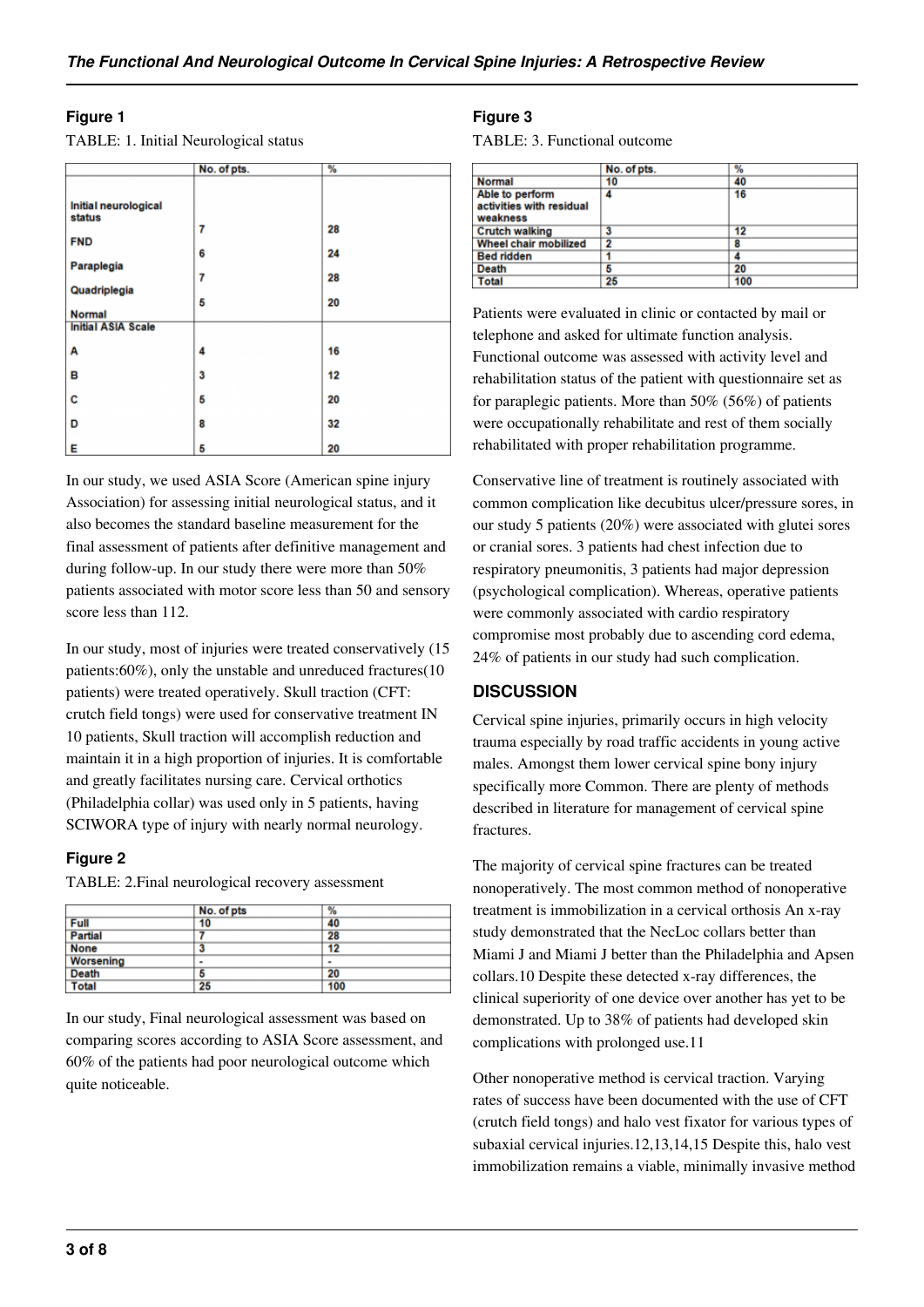of stabilization of unstable cervical spine injuries for patients who might otherwise have contraindications to open surgical methods. Halo fixators are the best nonoperative method amongst the available.16 various complications have been reported with use of the traction devices. Pin site infection can occur in 6% to 20% of cases .17,18 Pressure sores can develop in 4% to 11% of patients. 19

The optimal time to perform surgery, particularly in patients with neurological deficits, still remains unclear. In the only randomized, prospective, controlled trial found in the literature, surgery performed for cervical spinal cord injuries less than 72 hours versus more than 5 days from the injury demonstrated no significant difference in motor scores at final follow-up.20 Supportively, other nonrandomized prospective studies have demonstrated that surgery performed within 8 hours or within 24 hours from injury did not result in a better neurologic outcomes.21,22

Moerman et al 23 reviewed their results with one- or twolevel fusions stabilized with an anterior cervical plate in 22 patients with lower cervical fractures or dislocations. At 1 year follow-up, solid fusion was documented in all cases with acceptable alignment. Garvey et al 24 found equally good results in 14 patients treated with anterior Cervical plate fixation and fusion for subaxial cervical fractures and dislocations. At an average follow-up of 30 months, no cases of fixation failure had been observed. Goffin et al 25 reported 5- to 9-year follow-up results in 25 patients treated with anterior fusion and plating for cervical fractures and dislocations. Fusion was demonstrated in all cases by 1 year; plate fracture occurred in one case. Laus et al 26 treated 32 lower cervical fractures or dislocations with anterior surgery. Fusion was achieved in all patients by an average of 4.5 months. Neurologic recovery of one to three Frankel grades was observed in the 14 patients with an incomplete spinal cord injury and no change in those with complete spinal cord injury or no neurologic deficit. Randle et al 27 also documented their results with the Cervical plate with traumatic cervical injuries; all patients achieved solid fusion by 6 months follow-up.

Brodke et al 28 compared anterior and posterior surgery for unstable cervical spine fractures with spinal cord injury. Neurologic recovery was comparable in both groups. A 90% fusion rate was achieved with anterior surgery, and 100% percent with posterior fusion; there were no differences in complaints of pain or maintenance of alignment.

I have compared my observation with some of standard well

recognized international studies.

J.Baldauf et al 29 Griesfswald University,Germany. Retrospective study of 26 patients of cervical spine injuries treated in their institute during year 1993-2006

Graham Nelson and Nkosama et al 30 Department of orthopaedics surgery, University of Pretoria, South Africa. Retrospective study of 17 patients of cervical spine injury treated in their hospital for 3 years.

Mean average age in our study is 33.2(22-65 years), which is comparable to Graham's series and Baldauf's series. Male to female ratio of my series (M:F=6.9:1) is comparable to both the series. RTA is major mode of injury (67%) in our study which is again comparable to both series.

60% fractures are stable in our study, 60% of all injury are belongs to lower cervical spine, SCIWORA type of cervical spine injury is around 33  $\%$  , 67 $\%$  of patients had complete neurological deficit, which is comparable to both series. In our study, unstable fractures and lower cervical spine, are associated with poor neurological outcome, again to both series.

15 patients out of 25 patients had significant neurological deficit, 7 patients had paraplegia and 2 patients had quadriplegia. On comparison, Final neurological outcome to primary neurological damage, Poor neurological outcome correlated with initial neurological status in my studies, in spite of different line of treatment.

# **COMPARISION OF FINAL RESULTS**

## **Figure 4**

|             | Our study      | <b>Baldauf's series</b> | <b>Graham's series</b> |
|-------------|----------------|-------------------------|------------------------|
| <b>Full</b> | 40%            | 38%                     | 71%                    |
| Partial     | 30%            | 27%                     | 6%                     |
| None        | 13%            | 23%                     | 23%                    |
| Worsening   | $\blacksquare$ | ٠                       | $\blacksquare$         |
| Death       | 27%            | 12%                     | $\blacksquare$         |

I have compared my final neurological outcome with mode of injury,initial neurological status, type of neurological injury, stability of fracture and definitive management.

Results Vs mechanism of injury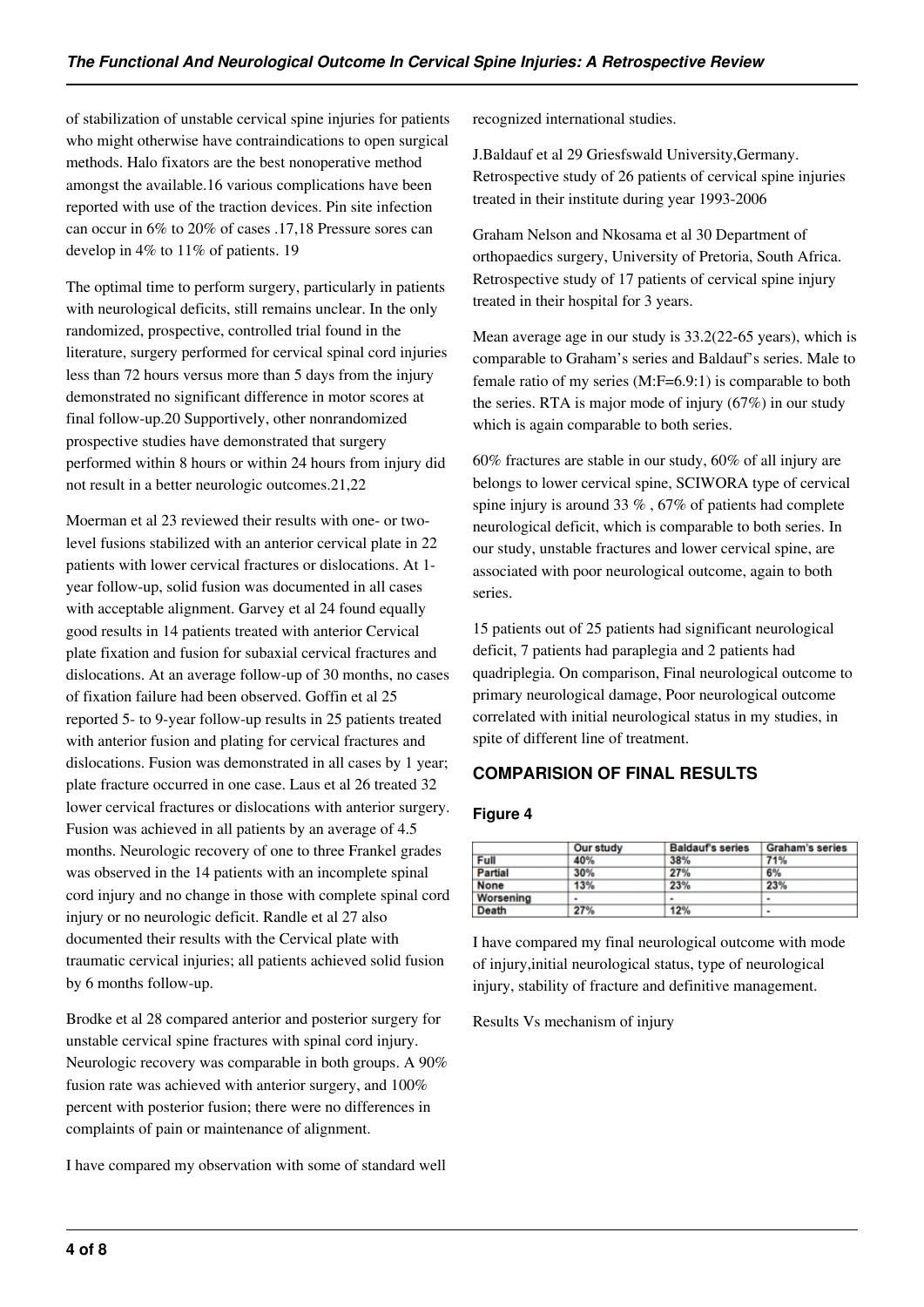#### **Figure 5**

| Final<br>neurological<br>status | <b>RTA</b> | Fall | <b>Industry</b> | <b>Assaulted</b> | Total |
|---------------------------------|------------|------|-----------------|------------------|-------|
| <b>Full</b>                     | 10         | ٠    | -               | ٠                | 10    |
| <b>Partial</b>                  | 5          | ۰    |                 |                  |       |
| <b>None</b>                     | ິ          |      | ۰               | ۰                | 3     |
| <b>Death</b>                    |            | 2    | ۰               | ۰                | 5     |
| <b>Total</b>                    | 20         |      |                 |                  | 25    |

Results Vs Initial neurological status

#### **Figure 6**

| Final<br>neurological<br>status | <b>FND</b>     |   | Paraplegia   Quadriplegia   Normal |   | Total |
|---------------------------------|----------------|---|------------------------------------|---|-------|
| <b>Full</b>                     | 3              |   |                                    |   | 10    |
| <b>Partial</b>                  | າ              | ຶ | 3                                  |   |       |
| <b>None</b>                     | פ              | ۰ |                                    | ۰ |       |
| <b>Death</b>                    | $\blacksquare$ |   |                                    |   |       |
| <b>Total</b>                    |                | 6 |                                    |   | 25    |

Results Vs Type of injury

#### **Figure 7**

| Final<br>neurological<br>status | <b>SCIWORA</b><br>injury | <b>Upper</b><br>cervical<br>spine injury | Lower<br>cervical<br>spine injury | <b>Total</b> |  |
|---------------------------------|--------------------------|------------------------------------------|-----------------------------------|--------------|--|
| Full                            | 8                        |                                          |                                   | 10           |  |
| <b>Partial</b>                  |                          |                                          |                                   |              |  |
| <b>None</b>                     | $\blacksquare$           |                                          | 2                                 | 3            |  |
| <b>Death</b>                    |                          |                                          | 3                                 | 5            |  |
| <b>Total</b>                    | 10                       |                                          | 10                                | 25           |  |

Results Vs stability of fractures

#### **Figure 8**

| Final<br>neurological<br>status | <b>Stable fractures</b> | <b>Unstable</b><br>fractures | <b>Total</b> |  |
|---------------------------------|-------------------------|------------------------------|--------------|--|
| Full                            | 8                       | o                            | 10           |  |
| <b>Partial</b>                  | 5                       | າ                            |              |  |
| <b>None</b>                     | 2                       |                              | 3            |  |
| Death                           |                         |                              | 5            |  |
| <b>Total</b>                    | 15                      | 10                           | 25           |  |

Results Vs definitive management

#### **Figure 9**

| Final<br>neurological<br>status | Conservative | Operative | <b>Total</b> |
|---------------------------------|--------------|-----------|--------------|
| Full                            |              | 3         | 10           |
| <b>Partial</b>                  |              | 3         |              |
| <b>None</b>                     | 3            |           | 3            |
| Death                           |              |           | ь            |
| <b>Total</b>                    | 15           | 10        | 25           |

Results Vs Initial ASIA Scale

#### **Figure 10**

| Final<br>neurological<br>status | в  | с | D | Е | <b>Total</b> |
|---------------------------------|----|---|---|---|--------------|
| <b>Full</b>                     | ٠  | ٠ | ٠ |   | 10           |
| <b>Partial</b>                  | ۰  |   |   |   |              |
| <b>None</b>                     |    | ۰ | ٠ |   | 3            |
| <b>Death</b>                    | כי | ۰ | ٠ |   | 5            |
| <b>Total</b>                    | 3  | 5 | 8 | 5 | 25           |

One major limitation of our study is small sample size. In spite of that fact from above comparison we can able to conclude few things. Road traffic accident remains major mode of trauma, but it does not have impact on final neurological status. SCIWORA type of injury and stable fractures are associated with good neurological recovery. Initial neurological status is consistently comparable with final neurological status. Operative patients are associated with higher mortality rate, but again it may be associated with primary level of surgical ICU setup at our institute.

In spite of the fact that more than 40% had poor neurological outcome, about 56% of the patients had neurological deficit initially were associated with good functional outcome ultimately. They were all occupationally rehabilitate and rest of them socially rehabilitated with good quality rehabilitation programme. So, functional outcome does depends on neurological outcome but can be improved with good rehabilitation programme.

## **CONCLUSION**

To conclude cervical spine injury is continuing to be fatal and paralyzing injury with poor and unpredictable neurological outcome. Results can be improved with proper clinical approach and aggressive rehabilitation programme.

- 1. Final neurological outcome is depends on primary neurological damage
- 2. SCIWORA type of cervical spine injury and stable cervical spine fractures associated with good neurological outcome.
- 3. Poor Neurological Outcome is associated with High velocity trauma and unstable, lower cervical spine bony injury.
- 4. Functional Outcome mostly depends on final neurological outcome and can be improved with proper rehabilitation programme.

In addition to above conclusion, we draw out few preferences for better management of cervical spine injuries,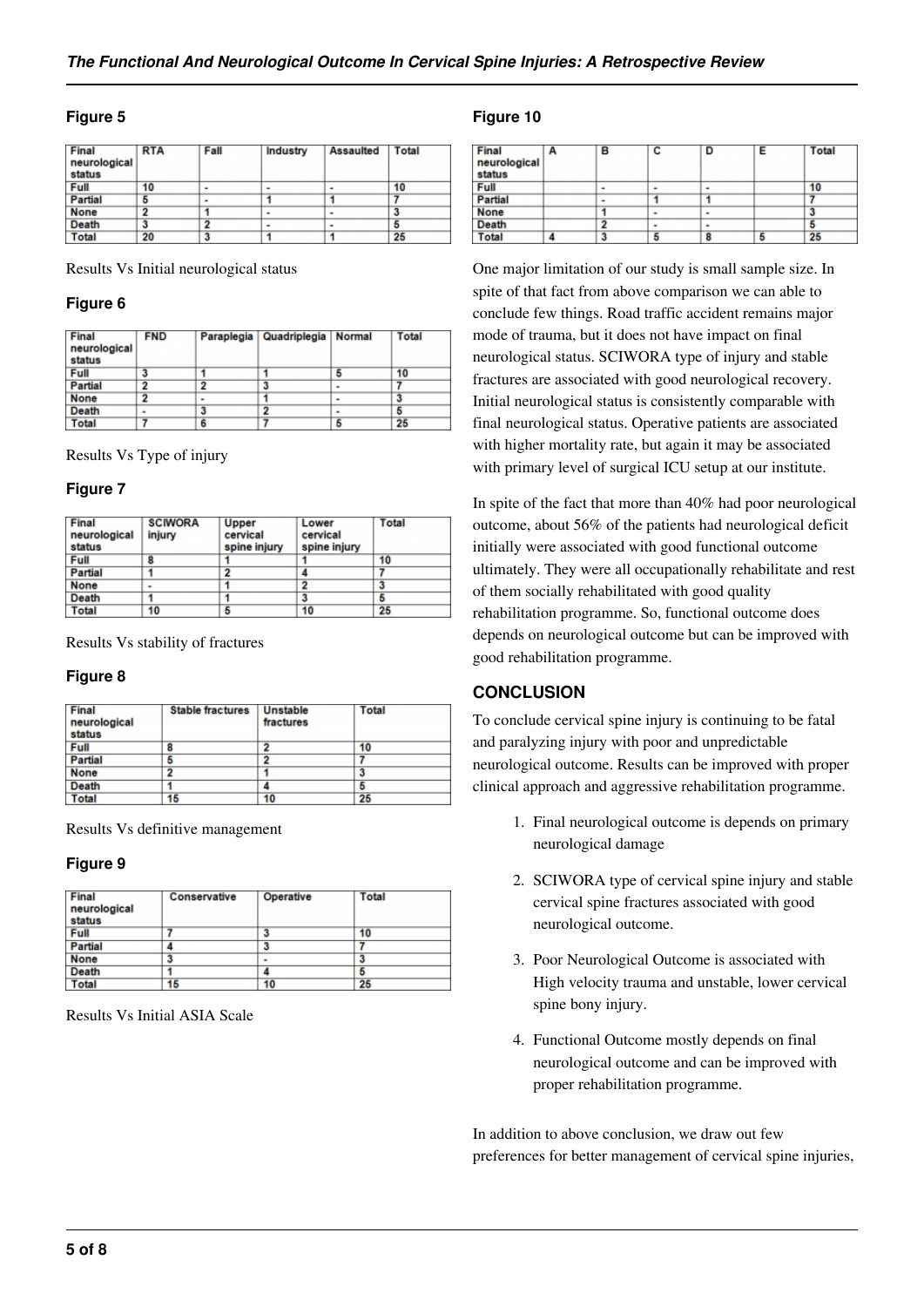from our study.

- a. For the dangerous period between the time of injury and definitive treatment, and while being moved about during definitive treatment, the patient should be recumbent, at all times, on a firm stretcher or bed. An adjustable traction neck brace should be worn during these times, applied in the long axis of the spine in the neutral position.
- b. Skull traction is the best proved means of protecting the cord during definitive treatment of cervical-spine injuries.
- c. Skull traction will accomplish reduction and maintain it in a high proportion of injuries. It is comfortable and greatly facilitates nursing care.
- d. Complete reduction is ideal; satisfactory reductions may include those in which there is less than 0.3 centimeter of decrease us the anteroposterior diameter of the vertebral canal.
- e. Internal fixation and surgical fusion provide reliable stabilization of the injured vertebrae. They appear to protect the cord against attrition in patients with a vertebral canal diameter of less than normal.
- f. The treatment of cervical-spine injuries is highly specialized; technical errors its treatment may be fatal. A trained and experienced operating team is essential.

As with most of spine surgery, controversy remains about various aspects of treatment of lower cervical spine injuries. Likewise, controversy about the optimal surgical treatment of these injuries will continue, because many still feel that anterior surgery alone is doomed to fail. This controversy represents, in our opinion, because of the lack of understanding of the natural history of such injuries and usable, reproducible, and reliable injury description system, upon which a prognostic and treatment-influencing classification system can be built. Further study requires in such fields along with advances in better stabilization methods, whether they be minimally invasive or motion sparing for batter management of cervical spine injuries.

#### **References**

1. Goldberg W, Mueller C, Panacek E, et al. Distribution and patterns of blunt traumatic cervical spine injury. Ann Emerg

Med 2001;38:17 a "21.

2. Askins V, Eismont FJ. Efficacy of five cervical orthoses in restricting cervical motion: a comparison study. Spine 1997;22:1193âl"1198.

3. Neville S, Watts C, Loos L, et al. Use of traction in cervical spine fractures during interhospital transfer by aircraft. J Spinal Disord 1990;3:67 a "76.

4. Hall ED, Braughler JM. Effects of intravenous methylprednisolone on spinal cord lipid peroxidation and Na++  $\dot{K}$ +)-ATPase activity. Dose-response analysis during 1st hour after contusion injury in the cat. J Neurosurg 1982;57(2):247 al "253.

5. Bracken MB, Collins WF, Freeman DF, et al. Efficacy of methylprednisolone in acute spinal cord injury. JAMA  $1984:251(1):45$ âl"52.

6. Bracken MB, Shepard MJ, Holford TR, et al. Administration of methylprednisolone for 24 or 48 hours or tirilazad mesylate for 48 hours in the treatment of acute spinal cord injury. Results of the Third National Acute Spinal Cord Injury Randomized Controlled Trial. National Acute Spinal Cord Injury Study. JAMA 1997;277(20):1597âl<sup>"</sup>1604.

7. Bracken MB, Shepard MJ, Collins WF, et al. A randomized, controlled trial of methylprednisolone or naloxone in the treatment of acute spinal-cord injury. Results of the Second National Acute Spinal Cord Injury Study. N Engl J Med 1990;322(20):1405all '1411.

8. Allen B, Ferguson R, Lehmann T, et al. A mechanistic classification of closed, indirect fractures and dislocations of the lower cervical spine. Spine 1982;7:1âl"27.

9. Brown PJ, Marino RJ, Herbison GJ, et al. The 72-hour examination as a predictor of recovery in motor complete quadriplegia. Arch Phys Med Rehabil 1991;72(8):546 al "548. 10. Askins V, Eismont FJ. Efficacy of five cervical orthoses in restricting cervical motion: a comparison study. Spine 1997;22:1193âl"1198.

11. Chendrasekhar A, Moorman DW, Timberlake GA. An evaluation of the effects of semi-rigid cervical collars in patients with severe closed head injury. Am Surg 1998;64:604 a "606.

12. Ersmark H, Kalen R. A consecutive series of 64 halovest-treated cervical spine injuries. Arch Orthop Trauma Surg 1986;105:243âl<sup>"</sup>246.

13. Cooper PR, Maravilla KR, Sklar FH, et al. Halo immobilization of cervical spine fractures: indications and results. J Neurosurg 1979;50:603 $\hat{a}$  "610.

14. Della Torre P, Rinonapoli E. Halo-cast treatment of fractures and dislocation of the cervical spine. Int Orthop 1992;16:227 a "231.

15. Lind B, Sihlbom H, Nordwall A. Halo-vest treatment of unstable traumatic cervical spine injuries. Spine 1988;13:425 a "432.

16. Mirza SK, Moquin RR, Anderson PA, et al. Stabilizing properties of the halo apparatus. Spine 1997;22:727 al "733. 17. Vertullo CJ, Duke PF, Askin GN. Pin-site complications of the halo thoracic brace with routine tightening. Spine 1997;22:2514 a "2516.

18. Garfin SR, Botte MJ, Waters RL, et al. Complications in the use of the halo fixation device. J Bone Joint Surg Am 1986;68:320âl"325.

19. Dimar JR, Glassman SD, Raque GH, et al. The influence of spinal canal narrowing and timing of decompression on neurologic recovery after spinal cord contusion in a rat model. Spine 1999;24:1623 al "1633.

20. Vaccaro AR, Daugherty RJ, Sheehan TP, et al. Neurologic outcome of early versus late surgery for cervical spinal cord injury. Spine  $1997;22:2609$ all" $613$ . 21. Pointillart V, Petitjean ME, Wiart L, et al.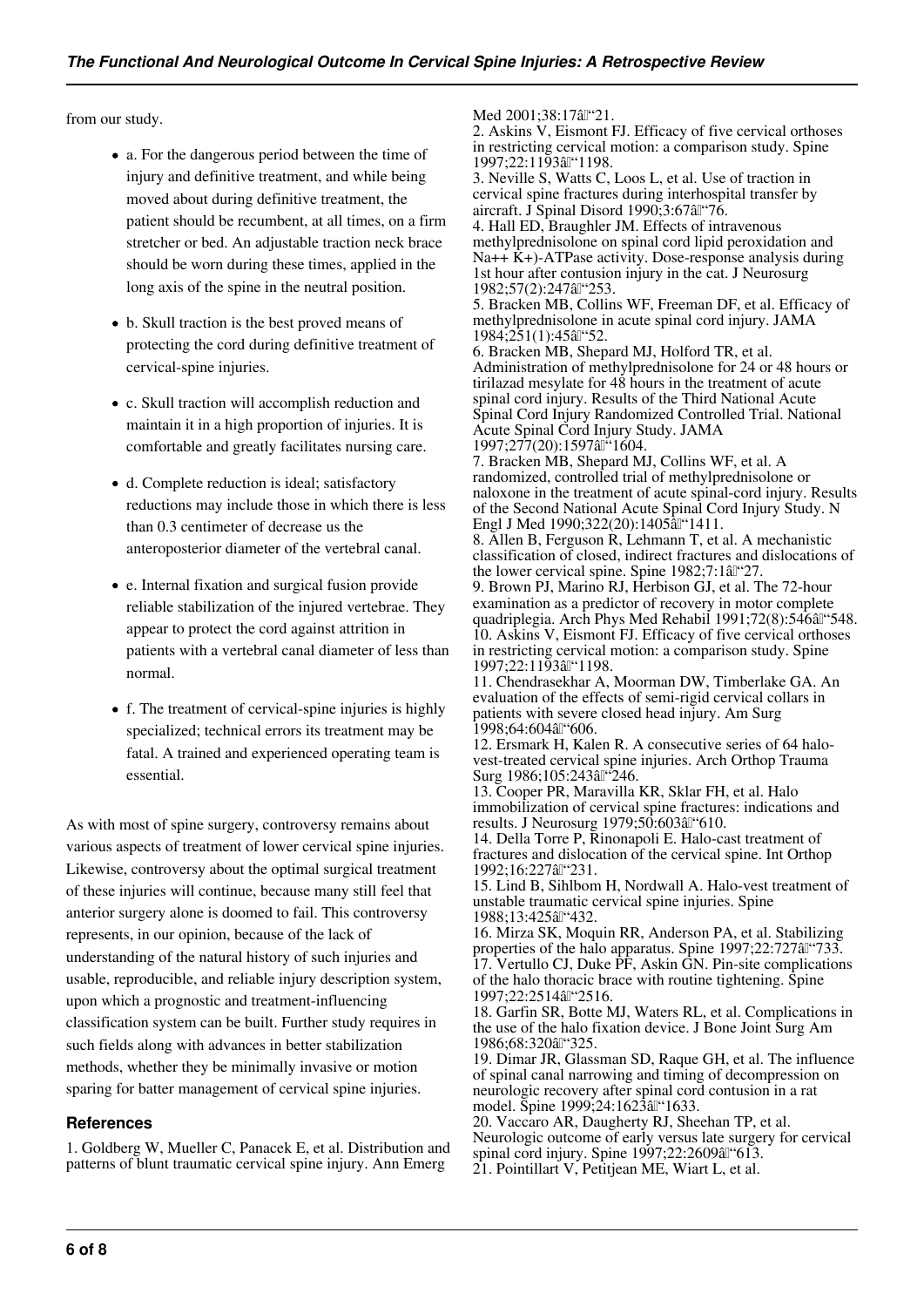Pharmacological therapy of spinal cord injury model in the rat. Surg Neurol 2000;10:71al<sup>\*\*</sup>76.

22. Vale FL, Burns J, Jackson AB, et al. Combined medical and surgical treatment after acute spinal cord injury: results of a prospective pilot study to assess the merits of aggressive medical resuscitation and blood pressure management. J Neurosurg 1997;87:239 al "246.

23. Moerman J, Harth A, Van Trimpont I, et al. Treatment of unstable fractures, dislocations and fracture-dislocations of the cervical spine with Senegas plate fixation. Acta Orthop Belg 1994;60:30 â "35.

24. Garvey TA, Eismont FJ, Roberti LJ. Anterior decompression, structural bone grafting, and Caspar plate stabilization for unstable cervical spine fractures and/or dislocations. Spine  $1992;17:$ S431 $a\hat{I}$  'S435.

25. Goffin J, van Loon J, Van Calenbergh F, et al. Longterm results after anterior cervical fusion and osteosynthetic stabilization for fractures and/or dislocations of the cervical

spine. J Spinal Disord 1995;8:499 al "508.

26. Laus M, Zappoli FA, Alfonso C, et al. Anterior surgery in trauma of the cervical spine. Chir Organi Mov 1997;82:97 a "104.

27. Randle MJ, Wolf A, Levi L, et al. The use of anterior Caspar plate fixation in acute cervical spine injury. Surg Neurol 1991;36:181 al "189.

28. Brodke DS, Anderson PA, Newell DW, et al. Comparison of anterior and posterior approaches in cervical spinal cord injuries. J Spinal Disord Tech 2003;16:229all<sup>"</sup>235.

29. J.Baldauf et al. Griesfswald University,Germany. Retrospective study of 26 patients of cervical spine injuries treated in their institute during year 1993-2006 30. Graham Nelson and Nkosama et al. Department of orthopaedics surgery, University of Pretoria, South Africa.

Retrospective study of 17 patients of cervical spine injury treated in their hospital for 3 years.